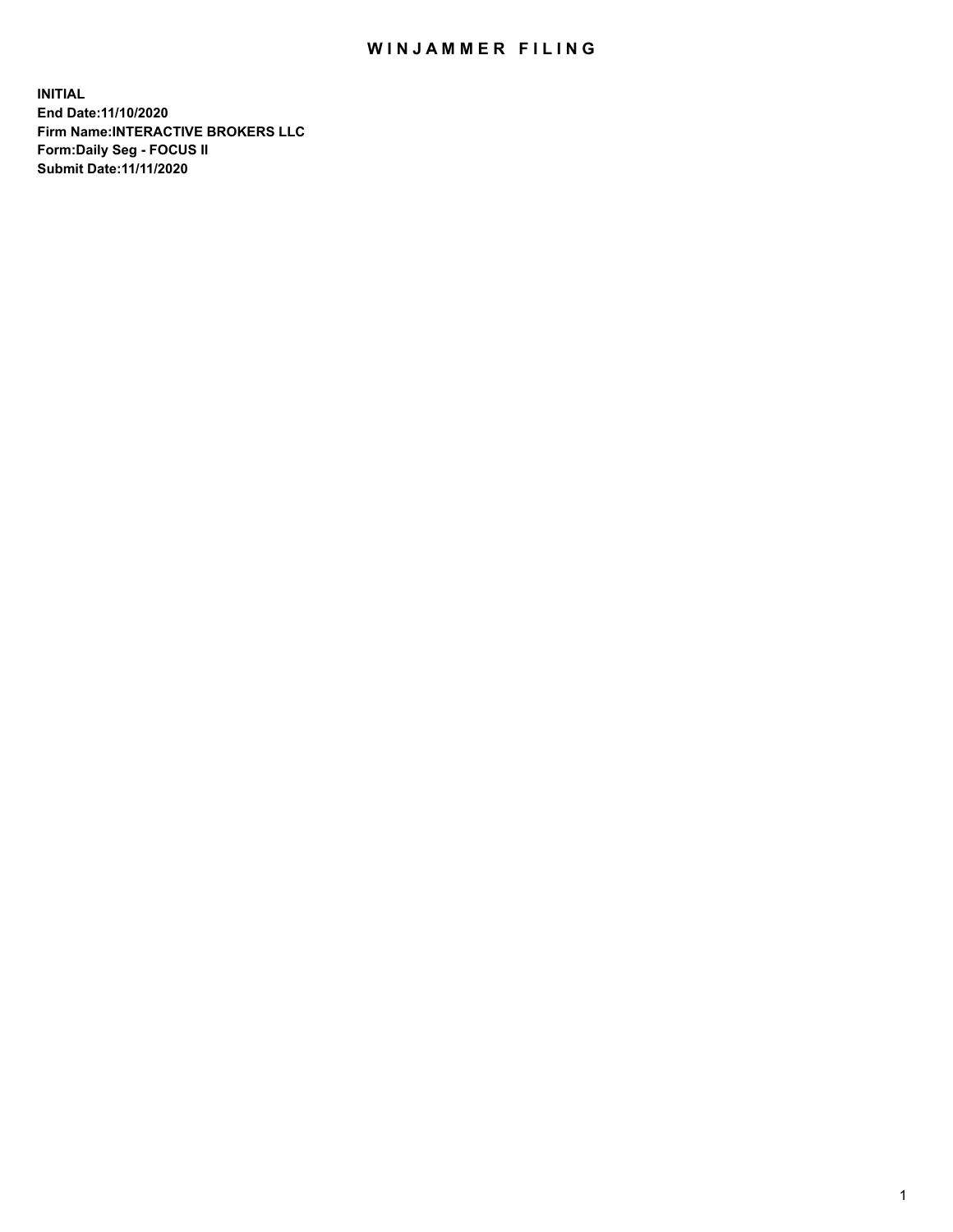**INITIAL End Date:11/10/2020 Firm Name:INTERACTIVE BROKERS LLC Form:Daily Seg - FOCUS II Submit Date:11/11/2020 Daily Segregation - Cover Page**

| Name of Company                                                                                                                                                                                                                                                                                                                | <b>INTERACTIVE BROKERS LLC</b>                                                  |
|--------------------------------------------------------------------------------------------------------------------------------------------------------------------------------------------------------------------------------------------------------------------------------------------------------------------------------|---------------------------------------------------------------------------------|
| <b>Contact Name</b>                                                                                                                                                                                                                                                                                                            | James Menicucci                                                                 |
| <b>Contact Phone Number</b>                                                                                                                                                                                                                                                                                                    | 203-618-8085                                                                    |
| <b>Contact Email Address</b>                                                                                                                                                                                                                                                                                                   | jmenicucci@interactivebrokers.c<br>om                                           |
| FCM's Customer Segregated Funds Residual Interest Target (choose one):<br>a. Minimum dollar amount: ; or<br>b. Minimum percentage of customer segregated funds required:%; or<br>c. Dollar amount range between: and; or<br>d. Percentage range of customer segregated funds required between:% and%.                          | <u>0</u><br>$\overline{\mathbf{0}}$<br>155,000,000 245,000,000<br><u>00</u>     |
| FCM's Customer Secured Amount Funds Residual Interest Target (choose one):<br>a. Minimum dollar amount: ; or<br>b. Minimum percentage of customer secured funds required:% ; or<br>c. Dollar amount range between: and; or<br>d. Percentage range of customer secured funds required between:% and%.                           | <u>0</u><br>$\overline{\mathbf{0}}$<br>80,000,000 120,000,000<br>0 <sub>0</sub> |
| FCM's Cleared Swaps Customer Collateral Residual Interest Target (choose one):<br>a. Minimum dollar amount: ; or<br>b. Minimum percentage of cleared swaps customer collateral required:% ; or<br>c. Dollar amount range between: and; or<br>d. Percentage range of cleared swaps customer collateral required between:% and%. | <u>0</u><br>$\underline{\mathbf{0}}$<br>0 <sub>0</sub><br>0 <sub>0</sub>        |

Attach supporting documents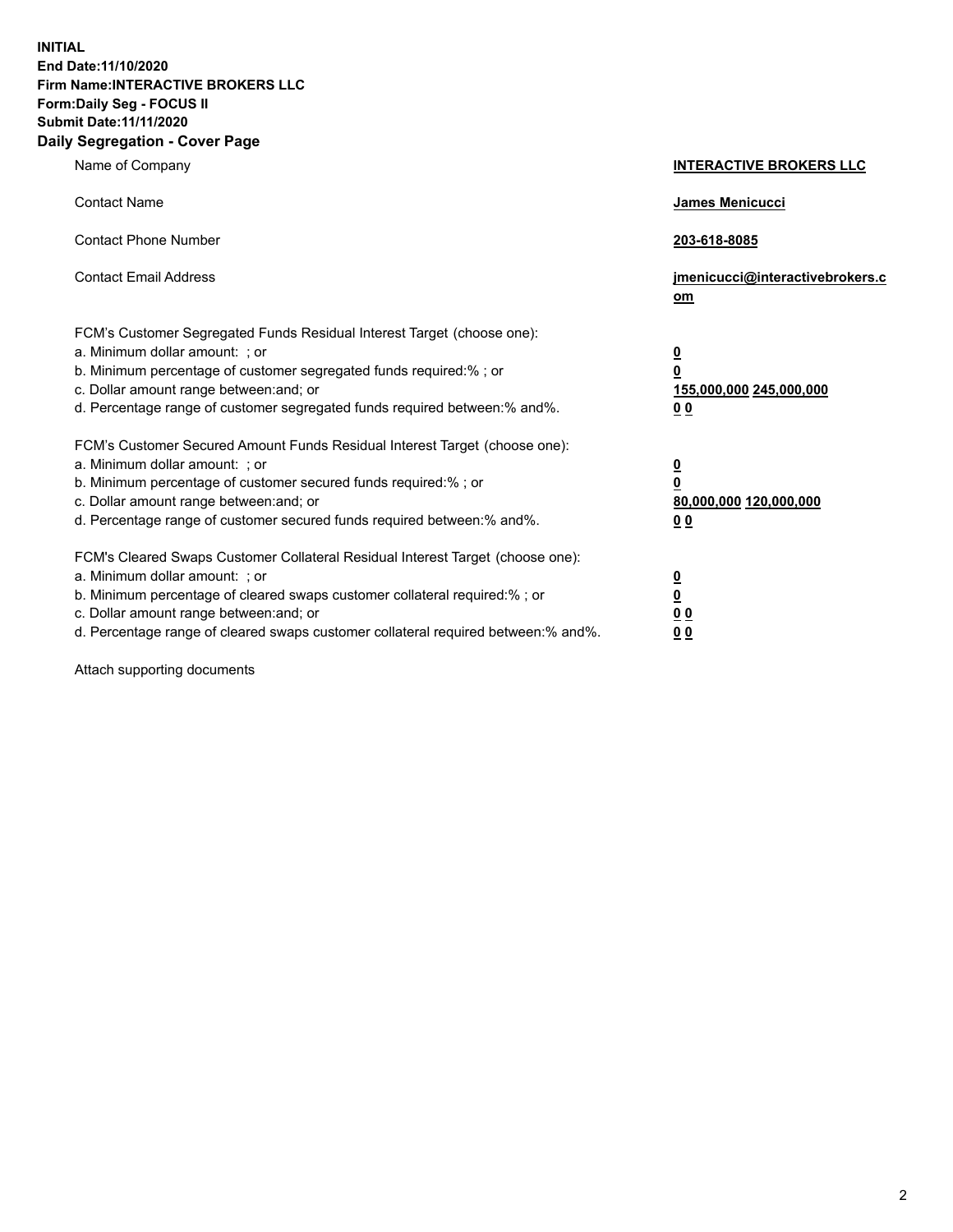## **INITIAL End Date:11/10/2020 Firm Name:INTERACTIVE BROKERS LLC Form:Daily Seg - FOCUS II Submit Date:11/11/2020 Daily Segregation - Secured Amounts**

|     | Dany Ocgregation - Occarea Amounts                                                                         |                             |
|-----|------------------------------------------------------------------------------------------------------------|-----------------------------|
|     | Foreign Futures and Foreign Options Secured Amounts                                                        |                             |
|     | Amount required to be set aside pursuant to law, rule or regulation of a foreign                           | $0$ [7305]                  |
|     | government or a rule of a self-regulatory organization authorized thereunder                               |                             |
| 1.  | Net ledger balance - Foreign Futures and Foreign Option Trading - All Customers                            |                             |
|     | A. Cash                                                                                                    | 583,493,717 [7315]          |
|     | B. Securities (at market)                                                                                  | $0$ [7317]                  |
| 2.  | Net unrealized profit (loss) in open futures contracts traded on a foreign board of trade                  | 27,362,557 [7325]           |
| 3.  | Exchange traded options                                                                                    |                             |
|     | a. Market value of open option contracts purchased on a foreign board of trade                             | 2,055,236 [7335]            |
|     | b. Market value of open contracts granted (sold) on a foreign board of trade                               | -941,423 [7337]             |
| 4.  | Net equity (deficit) (add lines 1. 2. and 3.)                                                              | 611,970,087 [7345]          |
| 5.  | Account liquidating to a deficit and account with a debit balances - gross amount                          | 8,211 [7351]                |
|     | Less: amount offset by customer owned securities                                                           | 0 [7352] 8,211 [7354]       |
| 6.  | Amount required to be set aside as the secured amount - Net Liquidating Equity                             | 611,978,298 [7355]          |
|     | Method (add lines 4 and 5)                                                                                 |                             |
| 7.  | Greater of amount required to be set aside pursuant to foreign jurisdiction (above) or line<br>6.          | 611,978,298 [7360]          |
|     | FUNDS DEPOSITED IN SEPARATE REGULATION 30.7 ACCOUNTS                                                       |                             |
| 1.  | Cash in banks                                                                                              |                             |
|     | A. Banks located in the United States                                                                      | 59,720,945 [7500]           |
|     | B. Other banks qualified under Regulation 30.7                                                             | 0 [7520] 59,720,945 [7530]  |
| 2.  | Securities                                                                                                 |                             |
|     | A. In safekeeping with banks located in the United States                                                  | 499,898,000 [7540]          |
|     | B. In safekeeping with other banks qualified under Regulation 30.7                                         | 0 [7560] 499,898,000 [7570] |
| 3.  | Equities with registered futures commission merchants                                                      |                             |
|     | A. Cash                                                                                                    | $0$ [7580]                  |
|     | <b>B.</b> Securities                                                                                       | $0$ [7590]                  |
|     | C. Unrealized gain (loss) on open futures contracts                                                        | $0$ [7600]                  |
|     | D. Value of long option contracts                                                                          | $0$ [7610]                  |
|     | E. Value of short option contracts                                                                         | 0 [7615] 0 [7620]           |
| 4.  | Amounts held by clearing organizations of foreign boards of trade                                          |                             |
|     | A. Cash                                                                                                    | $0$ [7640]                  |
|     | <b>B.</b> Securities                                                                                       | $0$ [7650]                  |
|     | C. Amount due to (from) clearing organization - daily variation                                            | $0$ [7660]                  |
|     | D. Value of long option contracts                                                                          | $0$ [7670]                  |
|     | E. Value of short option contracts                                                                         | 0 [7675] 0 [7680]           |
| 5.  | Amounts held by members of foreign boards of trade                                                         |                             |
|     | A. Cash                                                                                                    | 130,837,507 [7700]          |
|     | <b>B.</b> Securities                                                                                       | $0$ [7710]                  |
|     | C. Unrealized gain (loss) on open futures contracts                                                        | 42,201,688 [7720]           |
|     | D. Value of long option contracts                                                                          | 2,055,236 [7730]            |
|     | E. Value of short option contracts                                                                         |                             |
| 6.  | Amounts with other depositories designated by a foreign board of trade                                     | 0 [7760]                    |
| 7.  | Segregated funds on hand                                                                                   | $0$ [7765]                  |
| 8.  | Total funds in separate section 30.7 accounts                                                              | 733,771,953 [7770]          |
| 9.  | Excess (deficiency) Set Aside for Secured Amount (subtract line 7 Secured Statement<br>Page 1 from Line 8) | 121,793,655 [7380]          |
| 10. | Management Target Amount for Excess funds in separate section 30.7 accounts                                | 80,000,000 [7780]           |
| 11. | Excess (deficiency) funds in separate 30.7 accounts over (under) Management Target                         | 41,793,655 [7785]           |
|     |                                                                                                            |                             |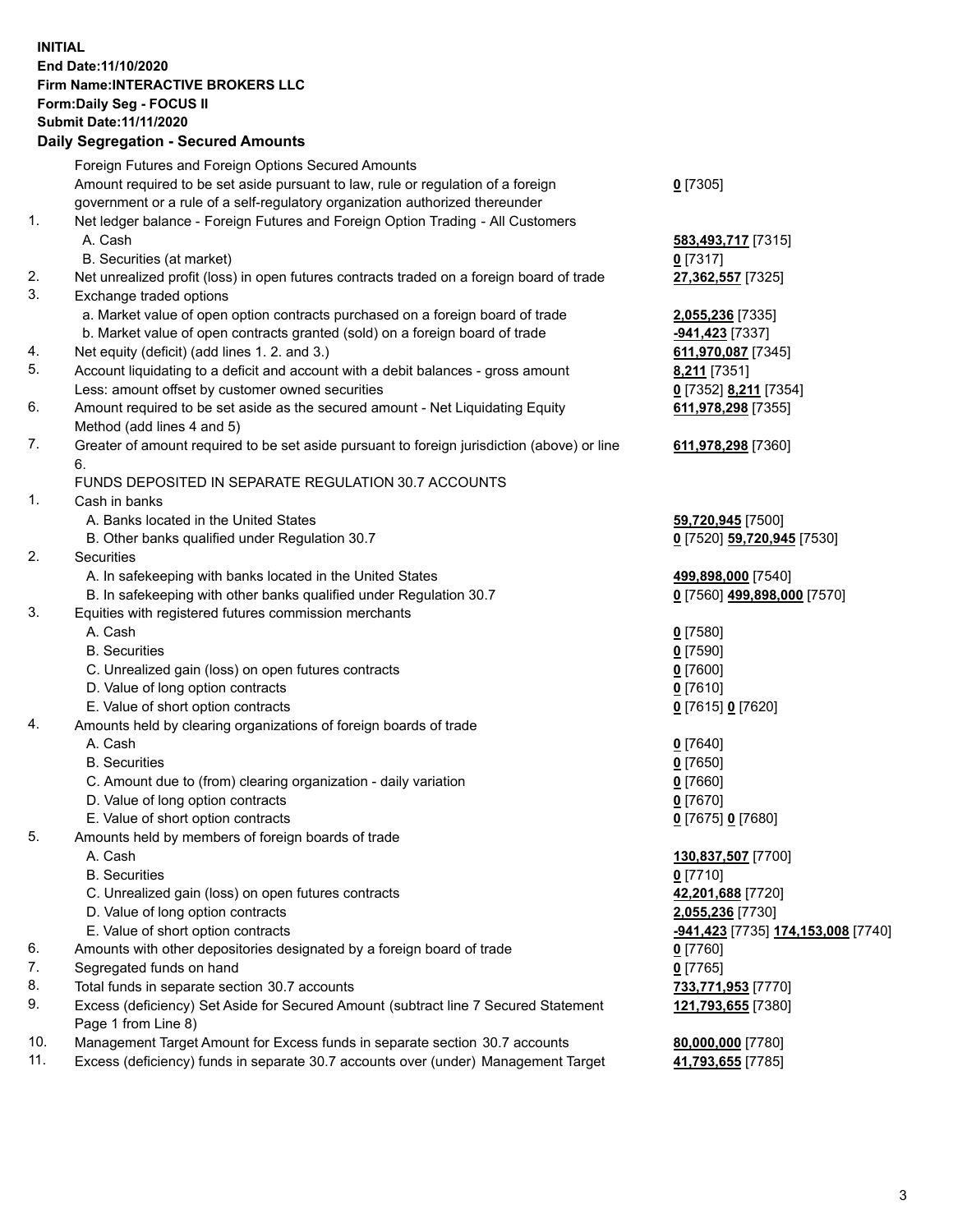**INITIAL End Date:11/10/2020 Firm Name:INTERACTIVE BROKERS LLC Form:Daily Seg - FOCUS II Submit Date:11/11/2020 Daily Segregation - Segregation Statement** SEGREGATION REQUIREMENTS(Section 4d(2) of the CEAct) 1. Net ledger balance A. Cash **5,549,005,587** [7010] B. Securities (at market) **0** [7020] 2. Net unrealized profit (loss) in open futures contracts traded on a contract market **-4,878,417** [7030] 3. Exchange traded options A. Add market value of open option contracts purchased on a contract market **297,357,911** [7032] B. Deduct market value of open option contracts granted (sold) on a contract market **-268,856,031** [7033] 4. Net equity (deficit) (add lines 1, 2 and 3) **5,572,629,050** [7040] 5. Accounts liquidating to a deficit and accounts with debit balances - gross amount **5,971,389** [7045] Less: amount offset by customer securities **0** [7047] **5,971,389** [7050] 6. Amount required to be segregated (add lines 4 and 5) **5,578,600,439** [7060] FUNDS IN SEGREGATED ACCOUNTS 7. Deposited in segregated funds bank accounts A. Cash **1,369,653,016** [7070] B. Securities representing investments of customers' funds (at market) **2,491,881,950** [7080] C. Securities held for particular customers or option customers in lieu of cash (at market) **0** [7090] 8. Margins on deposit with derivatives clearing organizations of contract markets A. Cash **1,746,748** [7100] B. Securities representing investments of customers' funds (at market) **1,978,890,897** [7110] C. Securities held for particular customers or option customers in lieu of cash (at market) **0** [7120] 9. Net settlement from (to) derivatives clearing organizations of contract markets **11,916,448** [7130] 10. Exchange traded options A. Value of open long option contracts **297,637,553** [7132] B. Value of open short option contracts **-269,253,254** [7133] 11. Net equities with other FCMs A. Net liquidating equity **0** [7140] B. Securities representing investments of customers' funds (at market) **0** [7160] C. Securities held for particular customers or option customers in lieu of cash (at market) **0** [7170] 12. Segregated funds on hand **0** [7150] 13. Total amount in segregation (add lines 7 through 12) **5,882,473,358** [7180] 14. Excess (deficiency) funds in segregation (subtract line 6 from line 13) **303,872,919** [7190] 15. Management Target Amount for Excess funds in segregation **155,000,000** [7194] 16. Excess (deficiency) funds in segregation over (under) Management Target Amount Excess **148,872,919** [7198]